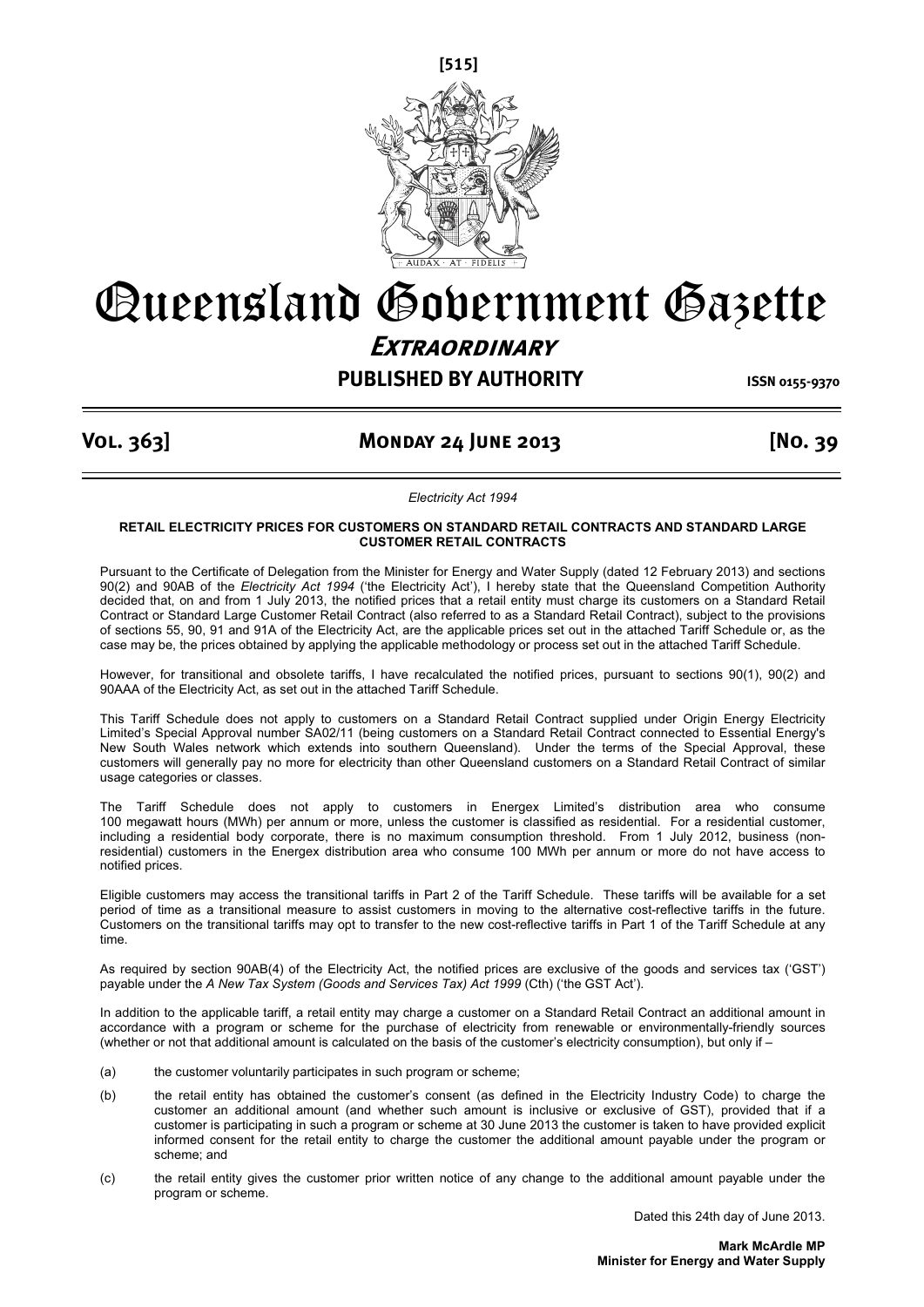#### **TARIFF SCHEDULE**

**Note 1:** For the purposes of sections 55, 90, 91 and 91A of the Electricity Act, the tariffs and other retail fees and charges in this Tariff Schedule are exclusive of GST payable under the GST Act.

**Note 2:** This Tariff Schedule replaces the Tariff Schedule published in the Queensland Government Gazette on 31 May 2013.

**Note 3:** This Tariff Schedule is structured in several Parts:

Parts 1 to 5 (inclusive) apply to customers on a Standard Retail Contract and customers on a Standard Large Customer Retail Contract of Ergon Energy Queensland Pty Ltd.

Part 6 applies to eligible customers on a Standard Retail Contract of Ergon Energy Queensland Pty Ltd. Eligible customers on a Standard Retail Contract of other retail entities may apply directly to the Department of Energy and Water Supply for relief from electricity charges if a drought declaration is in force – see Part 6 for more detail.

**Note 4:** To ensure the correct application of the tariffs set out in this Tariff Schedule, the retail entity and the customer must have regard to Part 4 (Application of Tariffs for Customers on Notified Prices – General).

**Note 5:** Any reference in this Tariff Schedule to a time is a reference to Eastern Standard Time.

**Note 6:** "NMI" means the National Metering Identifier and is applicable to the point at which a premises is connected to a distribution entity's network.

**Note 7:** A primary tariff is the tariff that reflects the primary use of the premises or the majority of the load, and is capable of existing by itself against a NMI. A secondary tariff is any other tariff.

**Note 8:** Only days that supply is connected are to be counted for billing of charges.

**Note 9:** A service fee is a fixed amount charged daily to cover the costs of maintaining electricity supply to a premises, including the costs associated with electricity meter reading, the provision of equipment and general administration. Retailers may use different terms for this charge, including Service Charge, Daily Supply Charge and Service to Property Charge.

**Note 10:** Unless otherwise defined, the terminology used in this Tariff Schedule is intended to be consistent with the energy laws.

#### **Part 1**

#### **TARIFFS FOR RESIDENTIAL, COMMERCIAL AND RURAL APPLICATIONS**

*Tariff 11* **– Residential (Lighting, Power and Continuous Water Heating) –** 

This tariff is applicable to a customer who is classified as

residential by the relevant retail entity and can be accessed by a small business customer providing it is in conjunction with a primary business tariff (Tariff 20, 21, 22, 41, 62, 65 or 66) at the same NMI.

This tariff is also applicable to electricity used in separately metered common sections of residential premises consisting of more than one flat or home unit.

This tariff cannot be used in conjunction with Tariff 12 (Residential) (Time-of-Use) or Tariff 13 (Residential) (PeakSmart – Time-of-Use) at the same NMI.

Where a NMI has multiple meters, the consumption for all meters that record consumption for Tariff 11 will be aggregated for billing purposes.

No large business customers are eligible for this tariff.

All Consumption **26.730 c/kWh** 

plus a Service Fee per metering point per day of **50.219 c**

Further applications of this tariff are described in Part 4 (Application of Tariffs for Customers on Notified Prices – General) and Part 5 (Concessional Applications of Tariffs 11, 12 and 13 (Residential)).

#### *Tariff 12* **– Residential (Lighting, Power and Continuous Water Heating) (Time-of-Use) –**

This tariff is applicable to a customer who is classified as residential by the relevant retail entity and can be accessed by a small business customer providing it is in conjunction with a primary business tariff (Tariff 20, 21, 22, 41, 62, 65 or 66) at the same NMI.

This tariff is also applicable to electricity used in separately metered common sections of residential premises consisting of more than one flat or home unit.

This tariff cannot be used in conjunction with Tariff 11 (Residential) or Tariff 13 (Residential) (PeakSmart – Time-of-Use) at the same NMI.

Where a NMI has multiple meters, the consumption for all meters that record consumption for Tariff 12 will be aggregated for billing purposes.

No large business customers are eligible for this tariff.

Customers must have the appropriate metering installed in order to access this tariff.

| All consumption |  |
|-----------------|--|
| $M$ ookdovo:    |  |

| Weekdays:<br>Off-Peak (10pm-7am)<br>Shoulder (7am-4pm), (8pm-10pm)<br>Peak (4pm-8pm) | 19.430 c/kWh<br>22.412 c/kWh<br>30.968 c/kWh |
|--------------------------------------------------------------------------------------|----------------------------------------------|
| Weekends:<br>Off-Peak (10pm-7am)<br>Shoulder (7am-10pm)                              | 19.430 c/kWh<br>22.412 c/kWh                 |
| plus a Service Fee per metering point                                                |                                              |

per day of **113.904 c**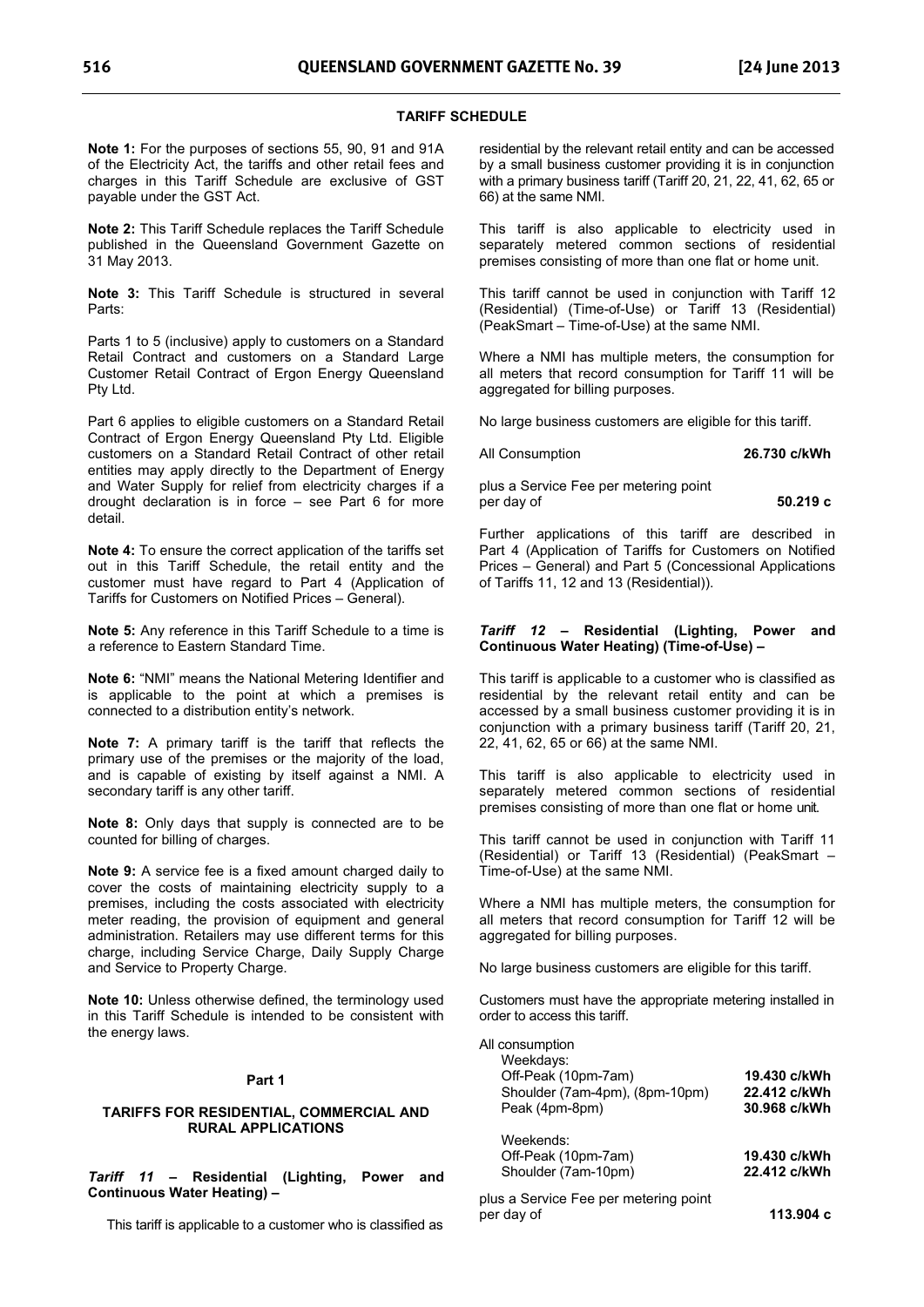Further applications of this tariff are described in Part 4 (Application of Tariffs for Customers on Notified Prices – General) and Part 5 (Concessional Applications of Tariffs 11, 12 and 13 (Residential)).

#### **Tariff 13 – Residential (Lighting, Power and Continuous Water Heating) (PeakSmart Time-of-Use) –**

This tariff is applicable to a customer who is classified as residential by the relevant retail entity and can be accessed by a small business customer providing it is in conjunction with a primary business tariff (Tariff 20, 21, 22, 41, 62, 65 or 66) at the same NMI.

This tariff is also applicable to electricity used in separately metered common sections of residential premises consisting of more than one flat or home unit.

This tariff cannot be used in conjunction with Tariff 11 (Residential) or Tariff 12 (Residential) (Time-of-Use) at the same NMI.

This tariff is only available to customers who have a total of at least 4kW cooling capacity (or equivalent rated input load) at the NMI that is under demand management by the applicable distribution entity, including at least one activated PeakSmart Air-Conditioning Unit (connected with a signal receiver).

A 'PeakSmart Air-Conditioning Unit' means an airconditioning system with functionality added by the manufacturer that meets all specific criteria as indicated in the Australian Standard AS4755.3.1, 'Interaction of demand response enabling devices and electricity products – Operational instructions and connections for air conditioners.'

Under this tariff, supply will be available to the premises at all times; however, demand management of PeakSmart Air Conditioning units is variable and will be managed at the absolute discretion of the distribution entity.

Periodic validation of system compliance may be required and will be undertaken at the absolute discretion of the distribution entity.

This tariff is available at the absolute discretion of the distribution entity. If this tariff becomes unavailable in future years, customers on this tariff will automatically be transferred to Tariff 12, unless the customer contacts their retailer to request they are transferred to an alternative tariff for which they are eligible.

Where a NMI has multiple meters, the consumption for all meters that record consumption for Tariff 13 will be aggregated for billing purposes.

No large business customers are eligible for this tariff.

Customers must have the appropriate metering installed in order to access this tariff.

| 17.203 c/kWh |
|--------------|
| 22.412 c/kWh |
| 30.968 c/kWh |
|              |

| Off-Peak (10pm-7am)                                 | 17.203 c/kWh |
|-----------------------------------------------------|--------------|
| Shoulder (7am-10pm)                                 | 22.412 c/kWh |
| plus a Service Fee per metering point<br>per day of | 113.904 с    |

Further applications of this tariff are described in Part 4 (Application of Tariffs for Customers on Notified Prices – General) and Part 5 (Concessional Applications of Tariffs 11, 12 and 13 (Residential)).

#### *Tariff 20* **– Business General Supply –**

This tariff can not be accessed by large business customers. Refer Part 2 for transitional tariffs for large business customers.

Residential customers can access this tariff providing:

- the electricity is used in separately metered common sections of residential premises consisting of more than one flat or home unit; or
- it is in conjunction with a primary residential tariff at the same NMI.

All Consumption **23.218 c/kWh** 

plus a Service Fee per metering point per day of **130.161 c** 

#### *Tariff 22* **– Business General Supply – Time-of-Use –**

This tariff can not be accessed by large business customers. Refer Part 2 for transitional tariffs for existing large business customers.

Residential customers can access this tariff providing:

- the electricity is used in separately metered common sections of residential premises consisting of more than one flat or home unit; or
- it is in conjunction with a primary residential tariff at the same NMI.

Customers must have the appropriate metering installed in order to access this tariff.

For electricity consumed between the hours of 7.00 am and 9.00 pm, Monday to Friday inclusive -

| All Consumption | 25.496 c/kWh |
|-----------------|--------------|
|                 |              |

For electricity consumed at other times -

| All Consumption | 18.668 c/kWh |
|-----------------|--------------|
|-----------------|--------------|

plus a Service Fee per metering point per day of **130.161 c** 

#### *Tariff 31* **– Night Rate (Super Economy) –**

Eligible customers can access this tariff providing it is in conjunction with a residential or business tariff at the same NMI at the discretion of the distribution entity.

This tariff is not available to large business customers in Ergon Energy Corporation Limited's distribution area.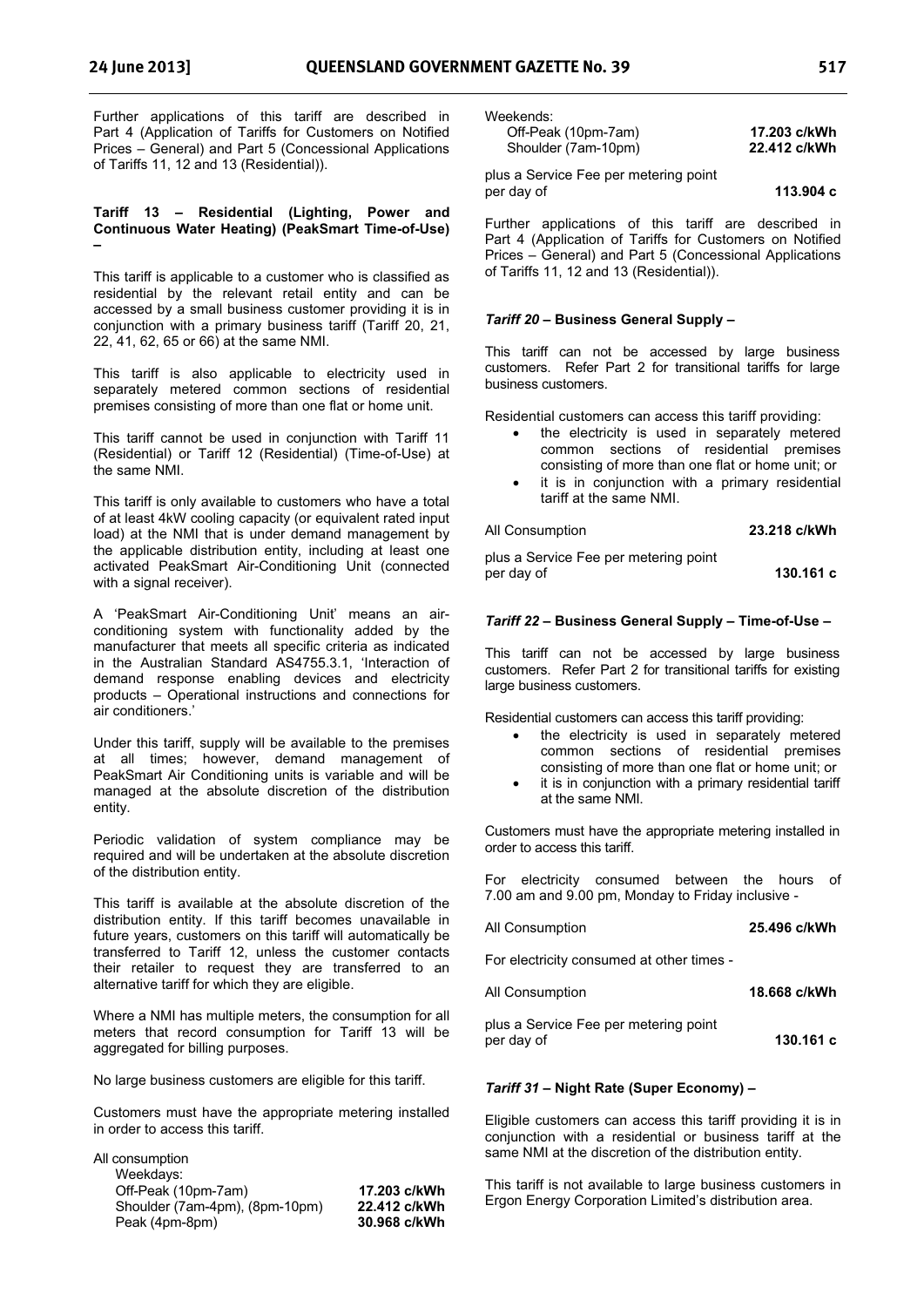This tariff is applicable when electricity supply is:

- permanently connected to apparatus; or
- connected to apparatus by means of a socket-outlet as approved by the distribution entity; or
- permanently connected to specified parts of apparatus;

as set out below (but not applicable, except as described in (c) below, if provision has been made to supply such apparatus or the specified part thereof under a different tariff during the restricted period) -

(a) Electric storage water heaters with thermostatically controlled or continuously operating heating units and which comply with the construction and performance requirements of Australian Standard 1361 or 1056 or previous Standards superseded by these two Standards or similar electric water heaters which are approved for connection by the distribution entity.

Where the heating unit rating exceeds 1,800 watts, it shall not exceed 13.5 watts per litre of heat storage volume for heat exchange type water heaters or 15.5 watts per litre of rated hot water delivery for other storage type water heaters.

The following conditions shall apply to any booster heating unit fitted -

- (i) its rating shall not exceed that of the main heating unit;
- (ii) it shall be connected so as to prevent it being energised simultaneously with the main heating unit;
- (iii) electricity consumed by the booster heating unit shall be metered under and charged at the tariff applicable to general power usage at the premises concerned;
- (iv) it shall be located in accordance with the provisions of the above Standards.
- (b) Solar-heated water heaters. Where the electric heating unit rating exceeds 1,800 watts, it shall not exceed 13.5 watts per litre of storage tank capacity. If a circulating water pump is fitted to the system, continuous supply will be available to the pump, and electricity consumed shall be metered under and charged at the tariff applicable to general power usage at the premises concerned.
- (c) One-shot boost for solar-heated water heaters with electric heating units as described in (b) above. A current held changeover relay may be fitted to the water heater to deliver, at the customer's convenience, a 'one-shot boost' supply to the electric heating element at times when supply is not available under this Tariff 31 (generally between the hours of 7.00 am and 10.00 pm). Such supply is subject to thermostatically controlled switchoff. Electricity consumed during operation of the one-shot boost shall be metered under and charged at the tariff applicable to general power usage at the premises concerned. Supply and installation of a current held changeover relay, including the cost of same, is the responsibility of the customer.

(Reference in this Tariff Schedule to a 'booster heating unit' does not mean a current held changeover relay which is capable of delivering a 'one-shot boost'.)

- (d) Heat pump water heaters. Where the rated electrical input, as shown on the nameplate, exceeds 1,800 watts, it shall not exceed 13.5 watts per litre of storage tank capacity.
- (e) Heatbanks. Booster heating units are permitted in heatbanks in which the main element rating is at least 2 kilowatts. The following conditions shall apply to any booster heating unit fitted –
	- (i) its rating shall not exceed 70 percent of the rating of the main heating unit;
	- (ii) it shall be connected so as to prevent it being energised simultaneously with the main heating unit;
	- (iii) electricity consumed by the booster heating unit shall be metered under and charged at the tariff applicable to general power usage at the premises concerned.
- (f) Loads other than water heaters and heatbanks, but is not applicable -
	- (i) to arc or resistance welding plant;
	- (ii) where the apparatus is duplicated in order that supply may be obtained on a different tariff for the same purpose during the restricted period.

The distribution entity will provide and install the load control equipment at its cost. Additional charges may apply for other distribution services associated with the load control equipment, where the costs of the requested service are not included in the distribution entity's network charges.

Supply will be available for a minimum of 8 hours per day, but the times when supply is available is subject to variation at the absolute discretion of the distribution entity. In general, this supply will be between the hours of 10.00 pm and 7.00 am.

All Consumption **12.370 c/kWh** 

### *Tariff 33* **– Controlled Supply (Economy) –**

Eligible customers can access this tariff providing it is in conjunction with a residential or business tariff at the same NMI at the discretion of the distribution entity.

This tariff is not available to large business customers in Ergon Energy Corporation Limited's distribution area.

This tariff is applicable when electricity supply is:

- (a) connected to apparatus (e.g. pool filtration system) by means of a socket-outlet as approved by the distribution entity; or
- (b) permanently connected to apparatus as set out below (but not applicable if provision has been made to supply such apparatus under a different tariff in the periods during which supply is not available under this tariff) –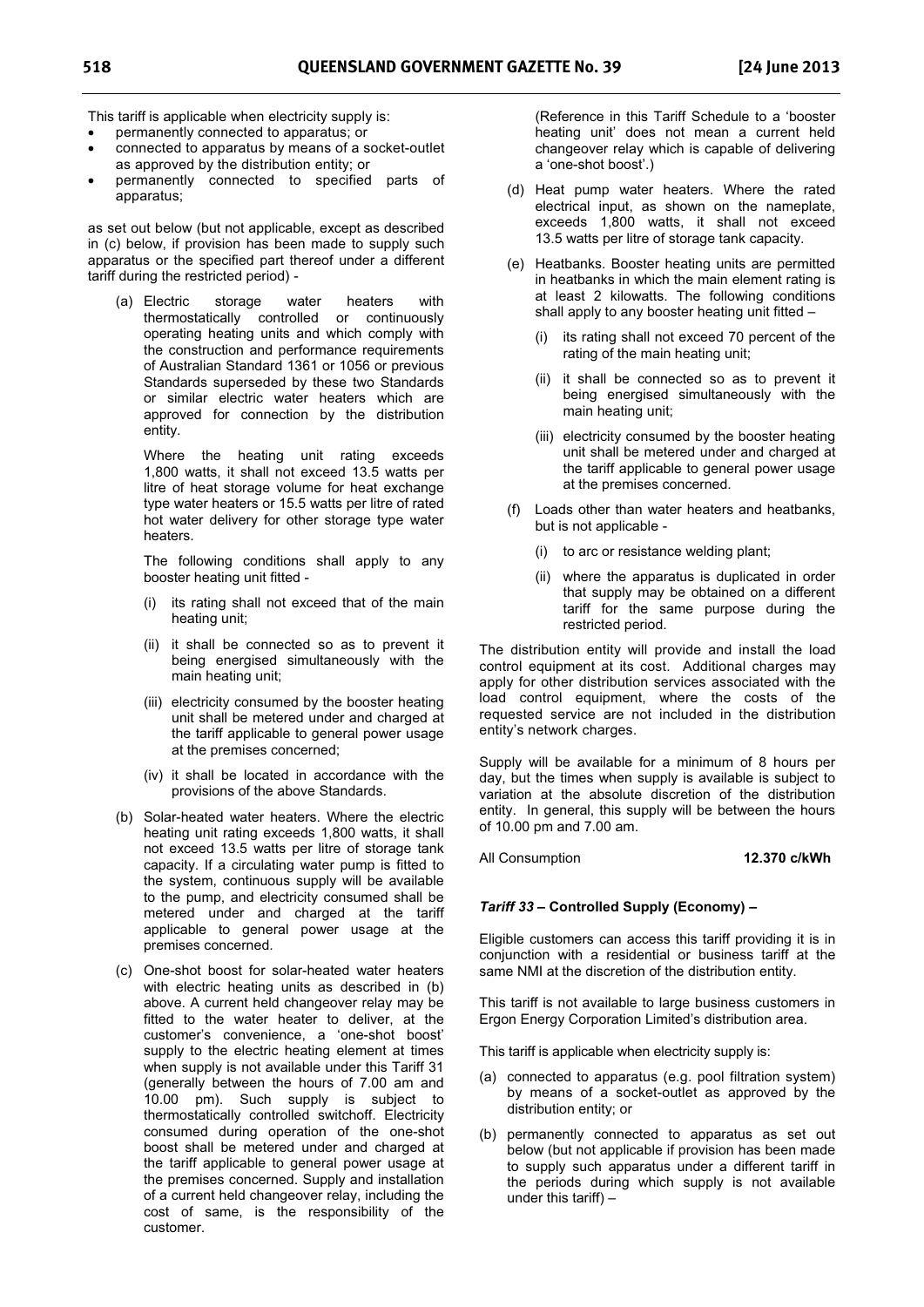(i) Electric storage water heaters with thermostatically controlled or continuously operating heating units and which comply with the construction and performance requirements of Australian Standard 1361 or 1056 or previous Standards superseded by these two Standards or similar electric water heaters which are approved for connection by the distribution entity.

Where the heating unit rating exceeds 1,800 watts, it shall not exceed 13.5 watts per litre of heat storage volume for heat exchange type water heaters or 15.5 watts per litre of rated hot water delivery for other storage type water heaters.

- (ii) Solar-heated water heaters. Where the electric heating unit rating exceeds 1,800 watts, it shall not exceed 13.5 watts per litre of storage tank capacity.
- (iii) Heat pump water heaters. Where the rated electrical input, as shown on the nameplate, exceeds 1,800 watts, it shall not exceed 13.5 watts per litre of storage tank capacity.
- (iv) As a sole supply tariff at the absolute discretion of the distribution entity.
- (v) Other individual loads in domestic installations, but is not applicable –
	- to arc or resistance welding plant;
	- where the apparatus is duplicated in order that supply may be obtained on a different tariff for the same purpose during the restricted period.

The distribution entity will provide and install the load control equipment at its cost. Additional charges may apply for other distribution services associated with the load control equipment, where the costs of the requested service are not included in the distribution entity's network charges.

Supply will be available for a minimum of 18 hours per day, but the times when supply is available is subject to variation at the absolute discretion of the distribution entity.

#### All Consumption **18.052 c/kWh**

#### *Tariff 37* **– Non-Domestic Heating – Time-of-Use (Obsolescent) –**

This tariff will be retained for a period of no more than seven years from 1 July 2013. No new customers will be supplied under this tariff. It is available only to customers taking supply under Tariff 37 at 30 June 2007.

Applicable to permanently connected –

(a) Electric storage water heaters in non-domestic installations with thermostatically controlled or continuously operating heating units and which comply with the construction and performance requirements of Australian Standard 1361 or 1056 or previous Standards superseded by these two Standards or similar electric water heaters which are approved for connection by the distribution entity.

The heating unit rating shall not exceed 40.5 watts per litre of heat storage volume for heat exchange type water heaters or 46.5 watts per litre of rated hot water delivery for other storage type water heaters.

- (b) Apparatus for the production of steam.
- (c) Heating loads other than (a) and (b) above. The minimum total connected load under this section of this tariff is 4 kilowatts. Supplementary load that is permanently connected as an integral part of the installation may be supplied under this section provided that the aggregated rating of such supplementary load does not exceed 10 percent of the heating load.

| For electricity consumed between the<br>hours of 4.30 pm and 10.30 pm | 40.709 c/kWh |
|-----------------------------------------------------------------------|--------------|
| For electricity consumed between the<br>hours of 10.30 pm and 4.30 pm | 16.276 c/kWh |

# *Tariff 41* **– Business Low Voltage General Supply**

Minimum Payment per day of **22.855 c** 

This tariff can not be accessed by large business customers. Refer Part 2 for transitional tariffs for large business customers.

#### **Demand Charge –**

**(Demand) –**

**\$23.257** per kilowatt per month of chargeable demand.

**Energy Charge –** 

| All Consumption |  | 11.257 c/kWh |
|-----------------|--|--------------|
|-----------------|--|--------------|

plus a Service Fee per metering point per day of **803.475 c** 

The chargeable demand in any month shall be the maximum demand recorded in that month.

'Demand' shall mean the average demand in kilowatts over a period of 30 minutes, as measured on the distribution entity's meters.

Customers must have the appropriate metering installed in order to access this tariff.

#### *Tariff 41 (Large) –* **Business Low Voltage General Supply (Demand) (Obsolescent) –**

No new customers will be supplied under this tariff. It is available only to large business customers in Ergon Energy Corporation Limited's distribution area taking supply under Tariff 41 at 30 June 2012. This tariff will only be available until 30 June 2015.

#### **Demand Charge -**

**\$45.078** per kilowatt per month of chargeable demand.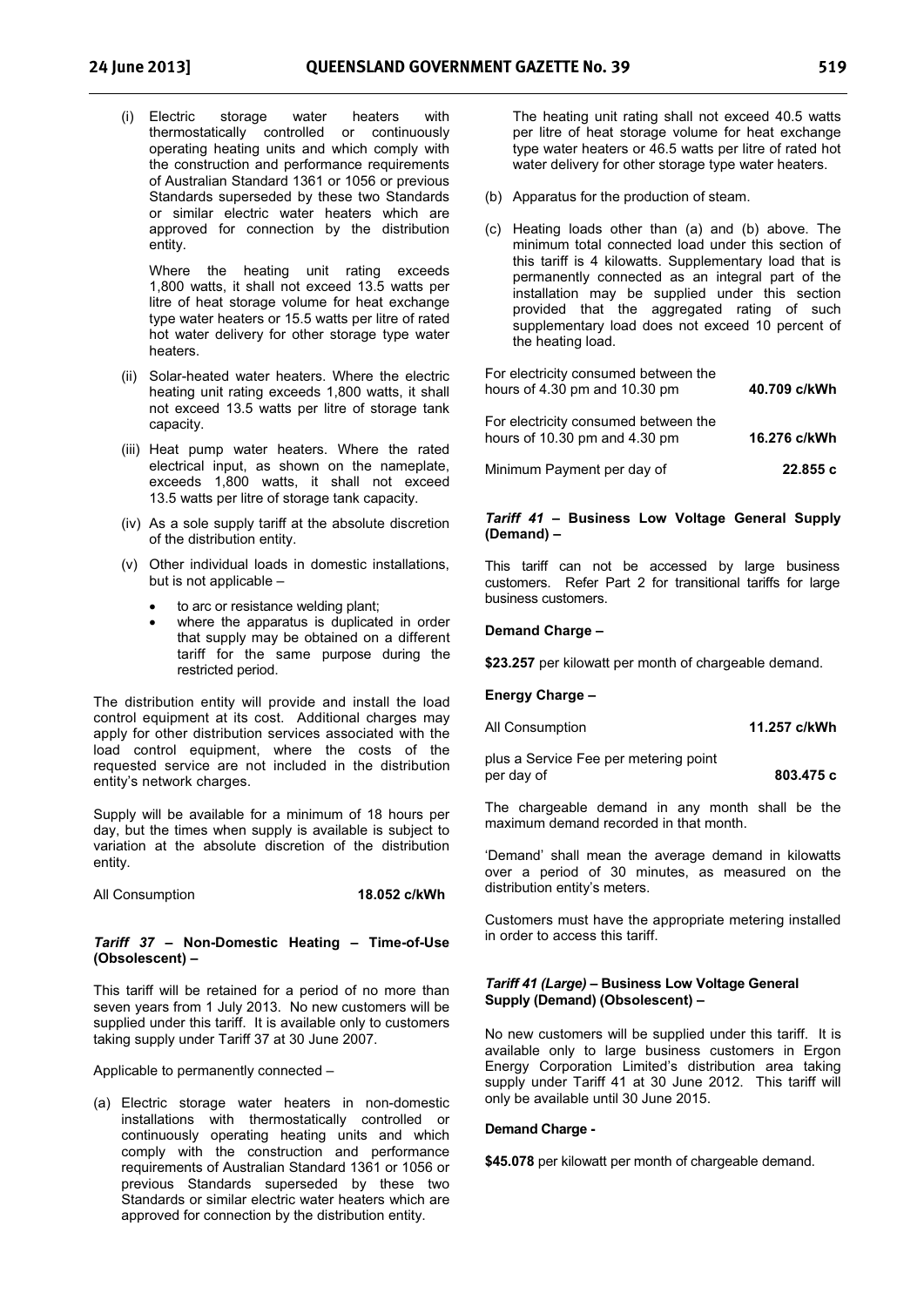### **Energy Charge -**

| All Consumption | 9.478 c/kWh |
|-----------------|-------------|
|                 |             |

plus a Service Fee per metering point per day of **210.983 c** 

The chargeable demand in any month shall be –

- (a) the maximum demand recorded in that month; or
- (b) 60 per cent of the highest maximum demand recorded in any of the preceding eleven months; or
- (c) 75 kilowatts,

whichever is the highest figure.

'Demand' shall mean the average demand in kilowatts over a period of 30 minutes, as measured on the distribution entity's meters.

Customers taking supply under this tariff will not be supplied under any other tariff at the same NMI.

#### *Tariff 43 (Large) –* **General Supply Demand – Time-of-Use (Obsolescent) –**

No new customers will be supplied under this tariff. It is available only to large business customers in Ergon Energy Corporation Limited's distribution area taking supply under Tariff 43 at 30 June 2012. This tariff will only be available until 30 June 2015.

#### **Demand Charge –**

**\$19.523** per kilowatt per month of chargeable demand.

#### **Energy Charge –**

For electricity consumed between the hours of 7.00am and 11.00pm, Monday to Friday inclusive -

All Consumption **19.285 c/kWh** 

For electricity consumed at other times –

| 7.709 c/kWh |
|-------------|
|             |

plus a Service Fee per metering point per day of **210.983 c** 

The chargeable demand in any month shall be –

(a) the maximum demand recorded in that month; or

(b) 60 per cent of the highest maximum demand recorded in any of the preceding eleven months; or (c) 400 kilowatts,

whichever is the highest figure.

'Demand' shall mean the average demand in kilowatts over a period of 30 minutes, as measured on the distribution entity's meters.

Customers must have the appropriate metering installed in order to access this tariff.

#### *Tariff 44 –* **Business Over 100MWh (Demand Small) – Ergon Energy Corporation Limited distribution area ONLY –**

This tariff is available to Ergon Energy Queensland Pty Ltd customers.

This tariff can be accessed by business customers classified as SAC >100MWh per annum by the distribution entity. The tariff is based on the Ergon Energy Corporation Limited network tariff of Demand Small.

A Standard Asset Customer (SAC) is a large business customer in Ergon Energy Corporation Limited's distribution area whose annual energy consumption generally exceeds 100MWh.

This tariff cannot be used in conjunction with any other tariff at that NMI.

#### **Demand Charge –**

**\$35.277** per kilowatt per month of chargeable demand.

**Energy Charge –** 

| All Consumption | 11.667 c/kWh |
|-----------------|--------------|
|                 |              |

plus a Service Fee per metering point per day of **867.823 c** 

The chargeable demand in any month shall be the maximum demand recorded in that month with a minimum chargeable demand of 30kW to apply.

'Demand' shall mean the average demand in kilowatts over a period of 30 minutes, as measured on the distribution entity's meters.

Customers must have the appropriate metering installed in order to access this tariff.

#### *Tariff 45 –* **Business Over 100MWh (Demand Medium) – Ergon Energy Corporation Limited distribution area ONLY –**

This tariff is available to Ergon Energy Queensland Pty Ltd customers.

This tariff can be accessed by business customers classified as SAC >100MWh per annum by the distribution entity. The tariff is based on the Ergon Energy Corporation Limited network tariff of Demand Medium.

A Standard Asset Customer (SAC) is a large business customer in Ergon Energy Corporation Limited's distribution area whose annual energy consumption generally exceeds 100MWh.

This tariff cannot be used in conjunction with any other tariff at that NMI

#### **Demand Charge –**

**\$30.605** per kilowatt per month of chargeable demand.

#### **Energy Charge –**

All Consumption **11.667 c/kWh** 

plus a Service Fee per metering point per day of **2,708.163 c** 

The chargeable demand in any month shall be the maximum demand recorded in that month with a minimum chargeable demand of 120kW to apply.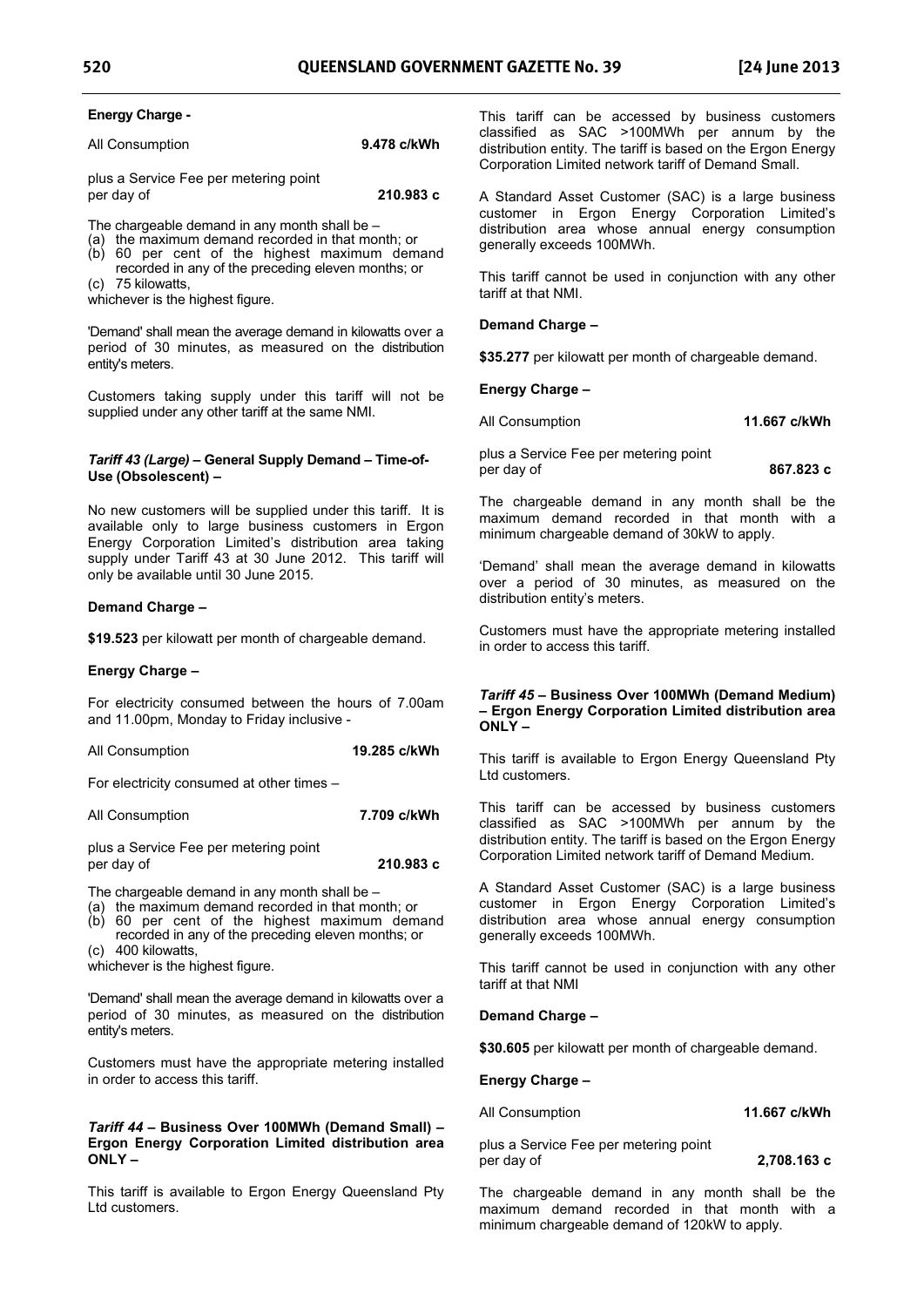'Demand' shall mean the average demand in kilowatts over a period of 30 minutes, as measured on the distribution entity's meters.

Customers must have the appropriate metering installed in order to access this tariff.

#### *Tariff 46 –* **Business Over 100MWh (Demand Large) – Ergon Energy Corporation Limited distribution area ONLY –**

This tariff is available to Ergon Energy Queensland Pty Ltd customers.

This tariff can be accessed by business customers classified as SAC >100MWh per annum by the distribution entity. The tariff is based on the Ergon Energy Corporation Limited network tariff of Demand Large.

A Standard Asset Customer (SAC) is a large business customer in Ergon Energy Corporation Limited's distribution area whose annual energy consumption generally exceeds 100MWh.

This tariff cannot be used in conjunction with any other tariff at that NMI

#### **Demand Charge –**

**\$29.413** per kilowatt per month of chargeable demand.

#### **Energy Charge –**

| All Consumption | 11.667 c/kWh |
|-----------------|--------------|
|-----------------|--------------|

plus a Service Fee per metering point per day of **4,275.146 c** 

The chargeable demand in any month shall be the maximum demand recorded in that month with a minimum chargeable demand of 400kW.

'Demand' shall mean the average demand in kilowatts over a period of 30 minutes, as measured on the distribution entity's meters.

Customers must have the appropriate metering installed in order to access this tariff.

#### *Tariff 47* **– Business - High Voltage General Supply (Demand) – Ergon Energy Corporation Limited distribution area ONLY –**

This tariff is available to Ergon Energy Queensland Pty Ltd customers.

This tariff can be accessed by business customers classified as SAC >100MWh per annum by the distribution entity. The tariff is based on the Ergon Energy Corporation Limited network tariff of Demand High Voltage.

A Standard Asset Customer (SAC) is a large business customer in Ergon Energy Corporation Limited's distribution area whose annual energy consumption generally exceeds 100MWh.

This tariff cannot be used in conjunction with any other tariff at that NMI.

This tariff cannot be accessed by business customers who are classified as Connection Asset Customers or Individually Calculated Customers by the distribution entity.

#### **Demand Charge –**

**\$23.504** per kilowatt per month of chargeable demand.

#### **Energy Charge –**

All Consumption **11.205 c/kWh** 

plus a Service Fee per metering point per day of **2,786.996 c** 

The chargeable demand in any month shall be the maximum demand recorded in that month with a minimum chargeable demand of 400kW.

'Demand' shall mean the average demand in kilowatts over a period of 30 minutes, as measured on the distribution entity's meters. Supply under this tariff will be at a standard high voltage, the level of which shall be prescribed by the distribution entity. Credits for high voltage supply are not applicable to this tariff.

Customers must have the appropriate metering installed in order to access this tariff.

#### *Tariff 48* **– Business - General Supply (>4 Gigawatt Hours (GWh)) (Demand) – Ergon Energy Corporation Limited distribution area ONLY –**

This tariff is available to Ergon Energy Queensland Pty Ltd customers.

This tariff can only be accessed by business customers who are classified as Connection Asset Customers or Individually Calculated Customers by the distribution entity. The tariff is based on the Ergon Energy Corporation Limited network tariff of Demand High Voltage.

A Connection Asset Customer is a large business customer in Ergon Energy Corporation Limited's distribution area whose annual energy consumption generally exceeds 4GWh.

An Individually Calculated Customer is a large business customer in Ergon Energy Corporation Limited's distribution area whose annual energy consumption generally exceeds 40GWh.

#### **Demand Charge –**

**\$23.504** per kilowatt per month of chargeable demand.

**Energy Charge –** 

All Consumption **11.205 c/kWh** 

plus a Service Fee per metering point per day of **3,193.210 c**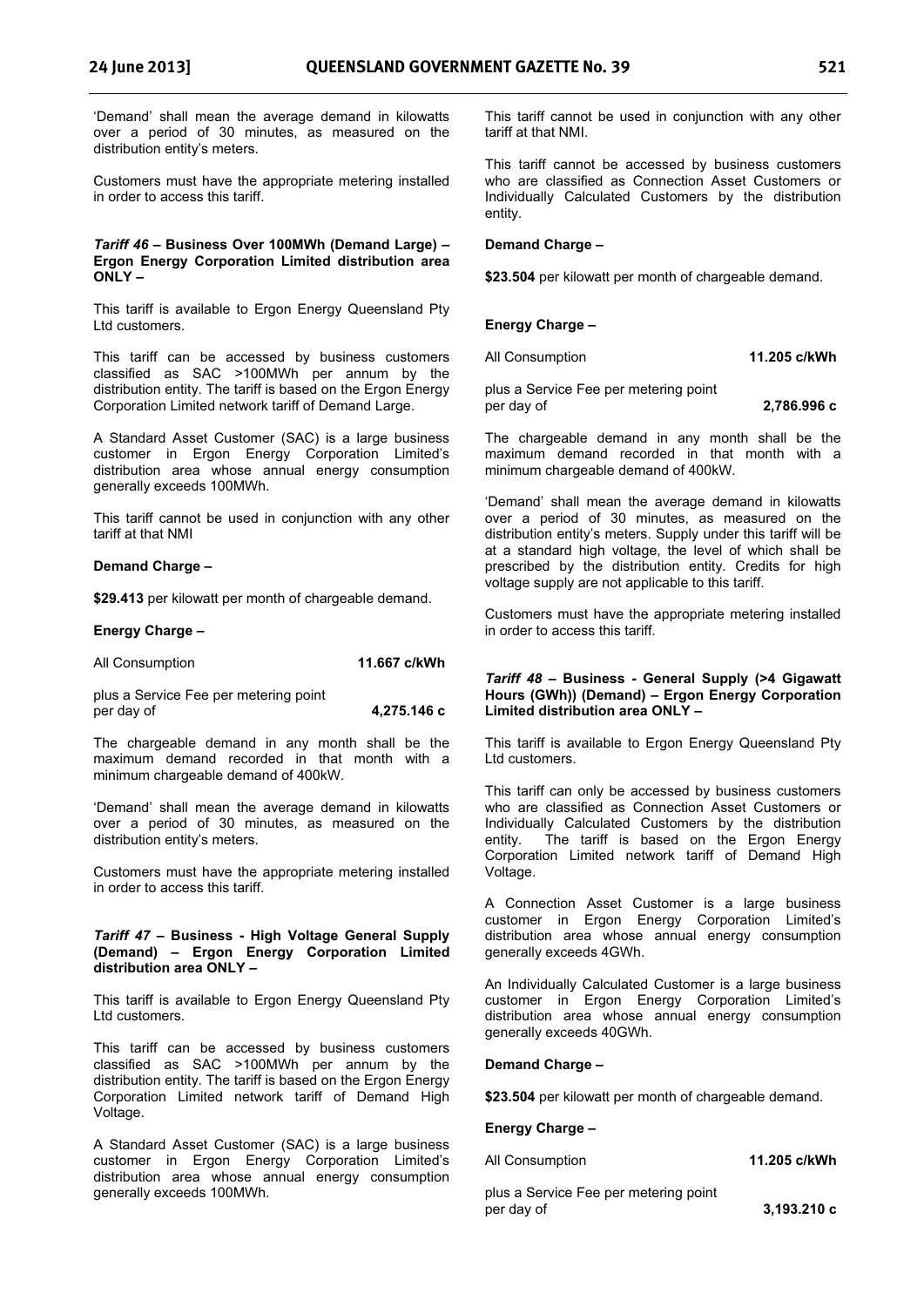The chargeable demand in any month shall be the maximum demand recorded in that month with a minimum chargeable demand of 400kW.

'Demand' shall mean the average demand in kilowatts over a period of 30 minutes, as measured on the distribution entity's meters. Credits for high voltage supply are not applicable to this tariff.

Customers must have the appropriate metering installed in order to access this tariff.

#### **Part 2**

#### **TRANSITIONAL TARIFFS FOR NEW AND EXISTING CUSTOMERS**

The following tariffs are available as a transitional measure to assist new and existing customers in moving to alternative cost-reflective tariffs in the future. Transitional tariffs will be retained for a period of no more than seven years from 1 July 2013.

#### *Tariff 20 (Large)* **– Business General Supply (Transitional) –**

This transitional tariff will be retained for a period of no more than seven years from 1 July 2013, and will be available to large business customers in Ergon Energy Corporation Limited's distribution area.

This tariff cannot be accessed by small business or residential customers.

| All Consumption                       | 28.060 c/kWh |
|---------------------------------------|--------------|
| plus a Service Fee per metering point | 57.364 c     |
| per day of                            |              |

#### *Tariff 21* **– Business General Supply (Transitional) –**

This transitional tariff will be retained for a period of no more than seven years from 1 July 2013.

This tariff can only be accessed by a residential customer if it is in conjunction with a primary residential tariff at the same NMI.

This tariff shall not apply in conjunction with Tariff 20, 22 or 62.

| First 100 kilowatt hours per month  | 38.016 c/kWh |
|-------------------------------------|--------------|
| Next 9,900 kilowatt hours per month | 35.719 c/kWh |
| Remaining kilowatt hours per month  | 27.192 c/kWh |
| plus a Minimum Payment per day of   | 55.944 с     |

#### *Tariff 22 (Small and Large)* **– Business General Supply – Time-of-Use (Transitional) –**

This transitional tariff will be retained for a period of no more than seven years from 1 July 2013.

This tariff can only be accessed by a residential customer if it is in conjunction with a primary residential tariff at the same NMI.

Customers must have the appropriate metering installed in order to access this tariff.

For electricity consumed between the hours of 7.00 am and 9.00 pm, Monday to Friday inclusive -

#### All Consumption **37.184 c/kWh**

For electricity consumed at other times -

| 13.094 c/kWh<br>All Consumption |
|---------------------------------|
|---------------------------------|

plus a Service Fee per metering point per day of **137.865 c** 

#### *Tariff 62* **- Farm - Time-of-Use (Transitional) -**

This transitional tariff will be retained for a period of no more than seven years from 1 July 2013.

This tariff can only be accessed by a residential customer if it is in conjunction with a primary residential tariff at the same NMI.

This tariff shall not apply in conjunction with Tariff 20, 21 or 22 at the same NMI.

For electricity consumed between the hours of 7.00 am and 9.00 pm, Monday to Friday inclusive –

| First 10,000 kilowatt hours per month | 35.828 c/kWh |
|---------------------------------------|--------------|
|                                       |              |

| 30.298 c/kWh<br>Remaining kilowatt hours |
|------------------------------------------|
|------------------------------------------|

For electricity consumed at other times -

| All Consumption                                     | 12.669 c/kWh |
|-----------------------------------------------------|--------------|
| plus a Service Fee per metering point<br>per day of | 60.425 c     |

#### *Tariff 65* **- Irrigation - Time-of-Use (Transitional) -**

This transitional tariff will be retained for a period of no more than seven years from 1 July 2013.

This tariff can only be accessed by a residential customer if it is in conjunction with a primary residential tariff at the same NMI.

For electricity consumed in a fixed 12 hour daily pricing period (as agreed between the retail entity and the customer from the range 7.00 am to 7.00 pm; 7.30 am to 7.30 pm; or 8.00 am to 8.00 pm) Monday to Sunday inclusive -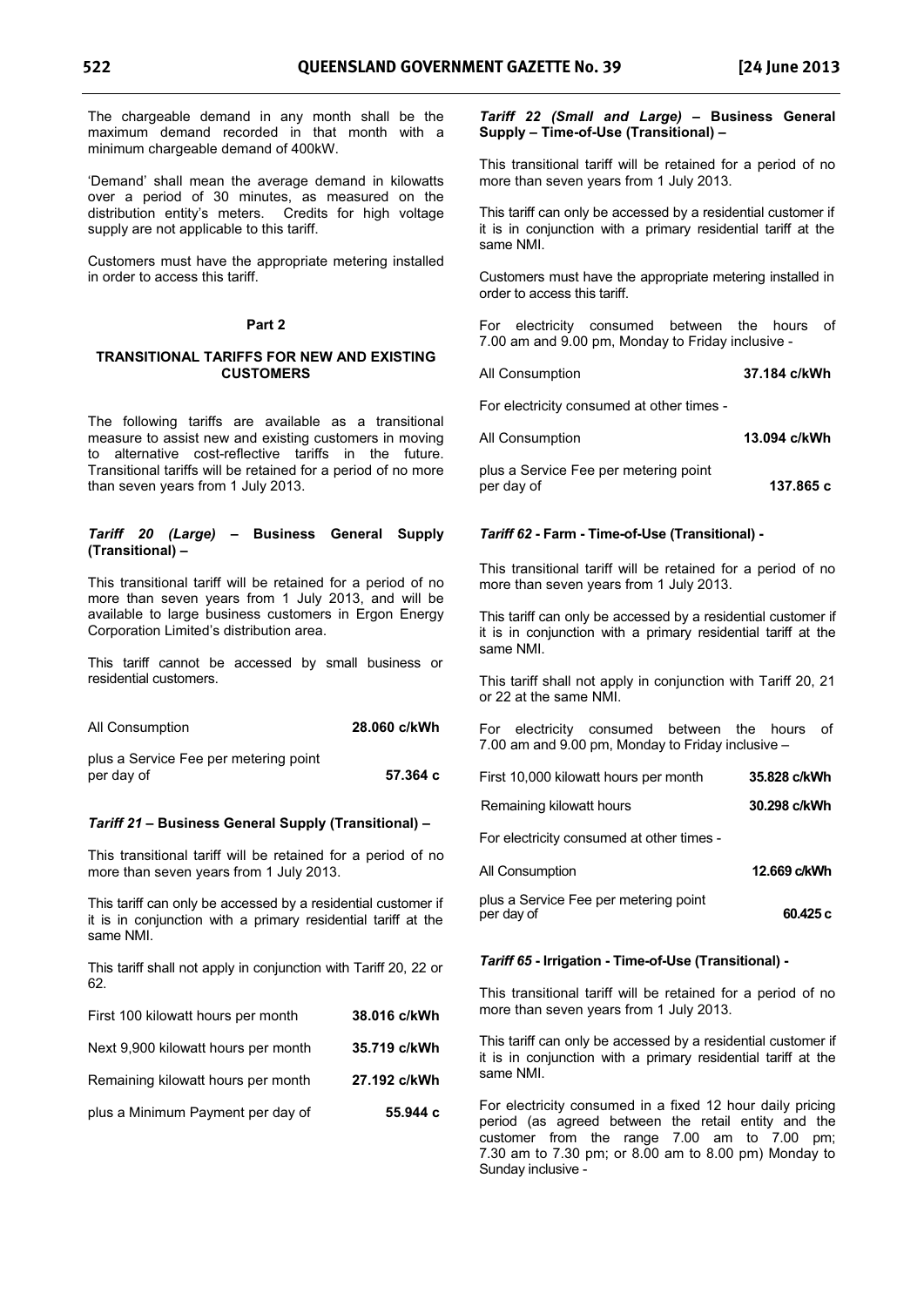| All Consumption | 28.580 c/kWh |
|-----------------|--------------|
|-----------------|--------------|

For electricity consumed at other times –

| All Consumption |  |  |  |  |  |  |  | 15.742 c/kWh |  |  |  |  |  |
|-----------------|--|--|--|--|--|--|--|--------------|--|--|--|--|--|
|                 |  |  |  |  |  |  |  |              |  |  |  |  |  |

plus a Service Fee per metering point per day of **60.425 c** 

No alteration to the selected daily pricing period shall be permitted until a period of twelve months has elapsed from the previous selection.

#### *Tariff 66* **– Irrigation (Transitional) –**

This transitional tariff will be retained for a period of no more than seven years from 1 July 2013.

This tariff can only be accessed by a residential customer if it is in conjunction with a primary residential tariff at the same NMI.

**Annual Fixed Charge** (in respect of each point of supply) - per kilowatt of connected motor capacity used for irrigation pumping –

| First 7.5 kilowatts                                 | \$29.052 per kW |
|-----------------------------------------------------|-----------------|
| Remaining kilowatts                                 | \$87.350 per kW |
| Energy Charge -                                     |                 |
| All Consumption                                     | 14.980 c/kWh    |
| plus a Service Fee per metering point<br>per day of | 133.175 c       |

Minimum Annual Fixed Charge - As calculated for 7.5 kW (Note – 7.5 kW is equivalent to 10.05 h.p.)

Any customer taking supply under this tariff who requests a temporary disconnection will not be reconnected unless the outstanding balance of the Annual Fixed Charge for part of the year corresponding to the period of disconnection has been paid.

#### **Part 3**

#### **TARIFFS FOR UNMETERED SUPPLY INCLUDING STREET LIGHTS, TRAFFIC SIGNALS, WATCHMAN LIGHTING AND TEMPORARY SERVICES**

#### *Tariff 71 –* **Street Lights –**

Notified prices for Tariff 71, published in accordance with section 90 of the Electricity Act, will only apply in Ergon Energy Corporation Limited's distribution area. The *Electricity Regulation Amendment (No.1) 2008* provides that, from 1 July 2008, street lighting customers in Energex Limited's distribution area will be defined as market customers and so will not have access to the notified prices.

Street lighting customers are as defined in Queensland legislative instruments, being State or local government agencies for street lighting loads.

Street lights are deemed to illuminate roads. In Queensland, there are two main types of roads, being:

- - **Local government roads** – roads for which a local government has control. These roads comprise land that is:
	- dedicated to public use as a road; or
	- developed for (or has as one of its main uses) the driving or riding of motor vehicles and is open to, or used by, the public;
	- a footpath or bicycle path; or
	- a bridge, culvert, ford, tunnel or viaduct,

and excludes State-controlled roads and public thoroughfare easements; and

- **State-controlled roads** – roads that are declared under the *Transport Infrastructure Act 1994* (Qld) to be a State-controlled road, for which the relevant Minister for that Act has control (i.e. of the Department of Transport and Main Roads).

All consumption will be determined in accordance with the metrology procedure issued by the Australian Energy Market Operator.

| All Consumption | 35.631 c/kWh |
|-----------------|--------------|
|                 |              |

plus a Service Fee per lamp per day of **0.668 c** 

### *Tariff 91* **- Other Unmetered Supply –**

Unmetered electricity supply is available to other small loads, as approved by the distribution entity.

Unmetered Supply applies where:

- 1. the load pattern is predictable;
- 2. for the purposes of settlements, the load pattern (including load and on/off time) can be reasonably calculated by a relevant method set out in the metrology procedure; and
- 3. it would not be cost effective to meter the connection point taking into account:
	- (i) the small magnitude of the load;
	- (ii) the connection arrangements; and
	- (iii) the geographical and physical location.

Charges are based on consumption determined by the distribution entity.

#### All Consumption **20.175 c/kWh**

Charges for installation, maintenance and removal of supply to an unmetered installation may apply in addition to the above charge for electricity supplied. These charges are unregulated.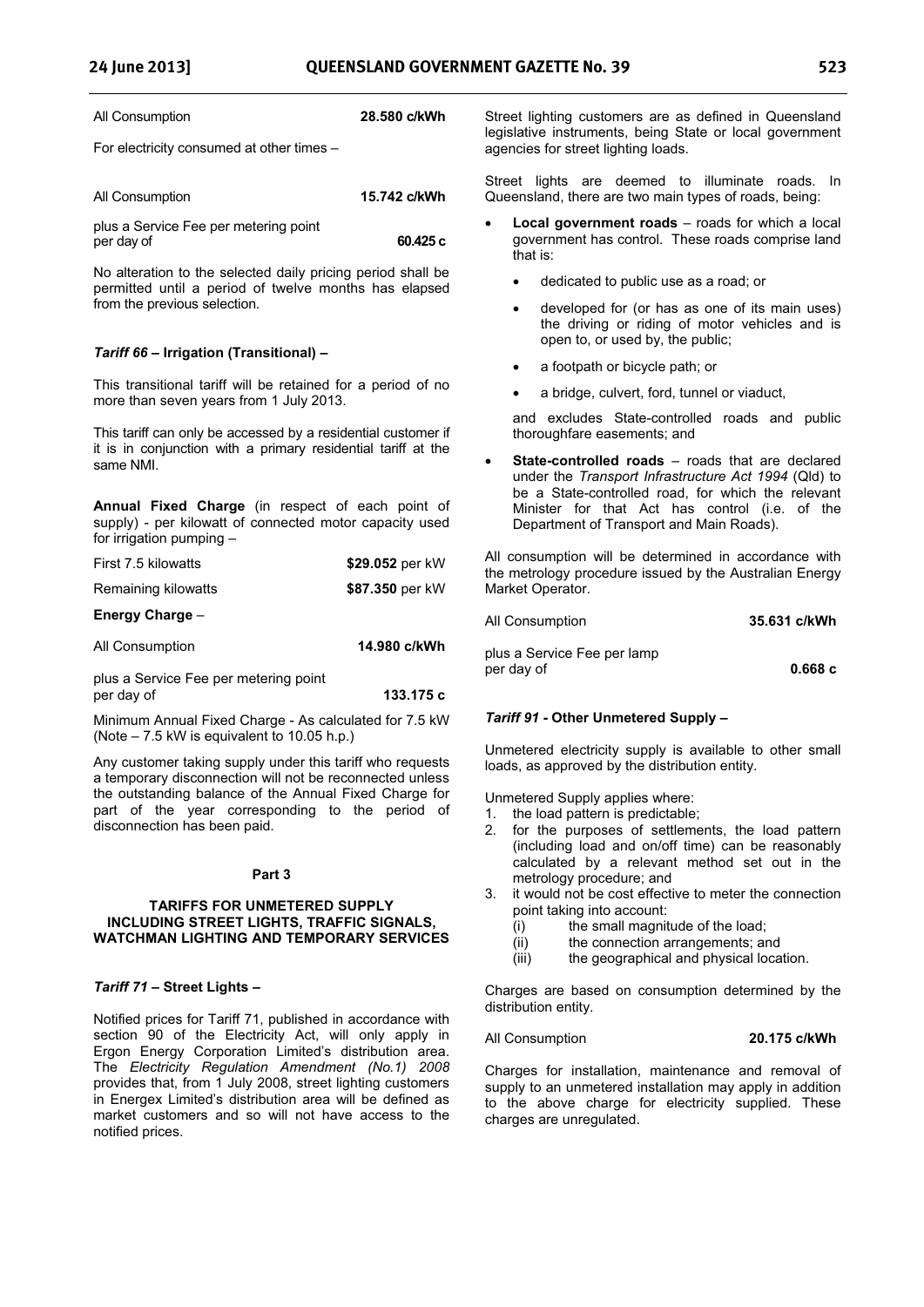#### **Part 4**

#### **APPLICATION OF TARIFFS FOR CUSTOMERS ON NOTIFIED PRICES – GENERAL**

Customers on a Standard Retail Contract may choose to be charged on any of the tariffs that the retail entity agrees are applicable to the customer's installation and provided that appropriate metering is in place.

Tariffs are applied to the electricity consumed at a connection point (as identified by a National Metering Identifier or NMI), as measured by the meter or meters at that connection point. The distribution entity is responsible for the establishment of connection points. Whilst customers have the ability to, at their expense if applicable, request additional meters at their connection point to enable particular tariff arrangements, the distribution entity will only create a new connection point where they have a legislative right or obligation to do so.

If there has been a material change of use at the customer's premises, such that the tariff on which the customer is being charged is no longer applicable, the retail entity may require the customer to transfer to a tariff applicable to the changed use.

If a change to the customer's meter is required to support the applicability of a tariff, other than Tariff 12 or Tariff 13, to a customer, the customer may request the retail entity to arrange for the required meter to be installed at the customer's cost.

For all tariffs, excluding Tariffs 11, 12 and 13, customers have the option, on application in writing or another form acceptable to the retail entity, of changing to any other tariff that the retail entity agrees is applicable to the customer's installation. Customers shall not be entitled to a further option of changing to another tariff until a period of twelve months has elapsed from a previous exercise of option. However, a retail entity at the request of a customer may permit a change to another tariff within a period of twelve months if –

- (i) a tariff that was not previously in force is offered and such tariff is applicable to the customer's installation; or
- (ii) the customer meets certain costs associated with changing to another tariff.

Customers previously supplied under tariffs which have now been discontinued or redesignated (whether by number, letter or name) will be supplied under other tariffs appropriate to their installations.

Residential customers have the option, on application in writing or another form acceptable to the retail entity, of switching from Tariff 11 to Tariff 12, or from Tariff 11 to Tariff 13, provided they have the appropriate metering installed. Prior to 30 June 2014, customers will also be entitled to a further option of switching back to Tariff 11 within 12 months following a switch to either Tariff 12 or Tariff 13. Additional charges may apply should a customer wish to switch tariffs again prior to 30 June 2014.

The date of effect of a tariff change will be:

 the date of the last meter read (provided it is an actual meter read, not an estimated meter read); or

 if field work is required to support the change in tariff (e.g. a new meter is required to be installed), the date the field work is completed.

#### **Billing information for application of monthly or annually based charges**

The monthly or annual charges shall be calculated pro rata having regard to the number of days in the billing cycle that supply was connected (days) and one-twelfth of 365.25 days (to allow for leap years). That is:

| Pa = |        | $P \times 12$ x days for monthly charges |
|------|--------|------------------------------------------|
|      | 365.25 |                                          |
|      |        |                                          |

 $Pa = \underline{P1} \underline{X}$  days for annual charges 365.25

| Where | - Pa<br>Р | is the amount to be billed<br>is the monthly charge |
|-------|-----------|-----------------------------------------------------|
|       | P1        | is the annual charge                                |
|       | davs      | is the number of days in the billing                |
|       |           | cycle that supply was connected                     |

#### **Supply Voltage**

#### **(a) Low Voltage**

Except where otherwise stated, the tariffs in Parts 1 and 2 will apply to supply taken at low voltage (480/240 volts or 415/240 volts, 50 Hertz A.C., as required by the distribution entity).

#### **(b) High Voltage**

#### **(i) Customer plant requirements**

By agreement between the customer and the distribution entity, supply may be given and metered at a standard high voltage, the level of which shall be prescribed by the distribution entity.

Where high voltage supply is given, a customer shall supply and maintain all equipment including transformers and high voltage automatic circuit breakers but excepting meters and control apparatus beyond the customer's terminals.

#### **(ii) Credits where L.V. tariff is metered at H.V.**

Where supply is given in accordance with (i) above and metered at high voltage then, except in cases where high voltage tariffs are determined or provided by agreement to meet special circumstances, the tariffs applied will be those pertaining to supply at low voltage ("the relevant tariff"), EXCEPT THAT, after billing the energy and demand components of the tariff, a credit will be allowed  $of –$ 

- - 5 percent of the calculated tariff charge where supply is given at voltages of 11kV to 33 kV; and
- $\bullet$  8 percent of the calculated tariff charge where supply is given at voltages of 66 kV and above,

(provided that the calculated tariff charge after application of the credit must not be less than the Minimum Payment or other minimum charge calculated by applying the provisions of the relevant tariff.)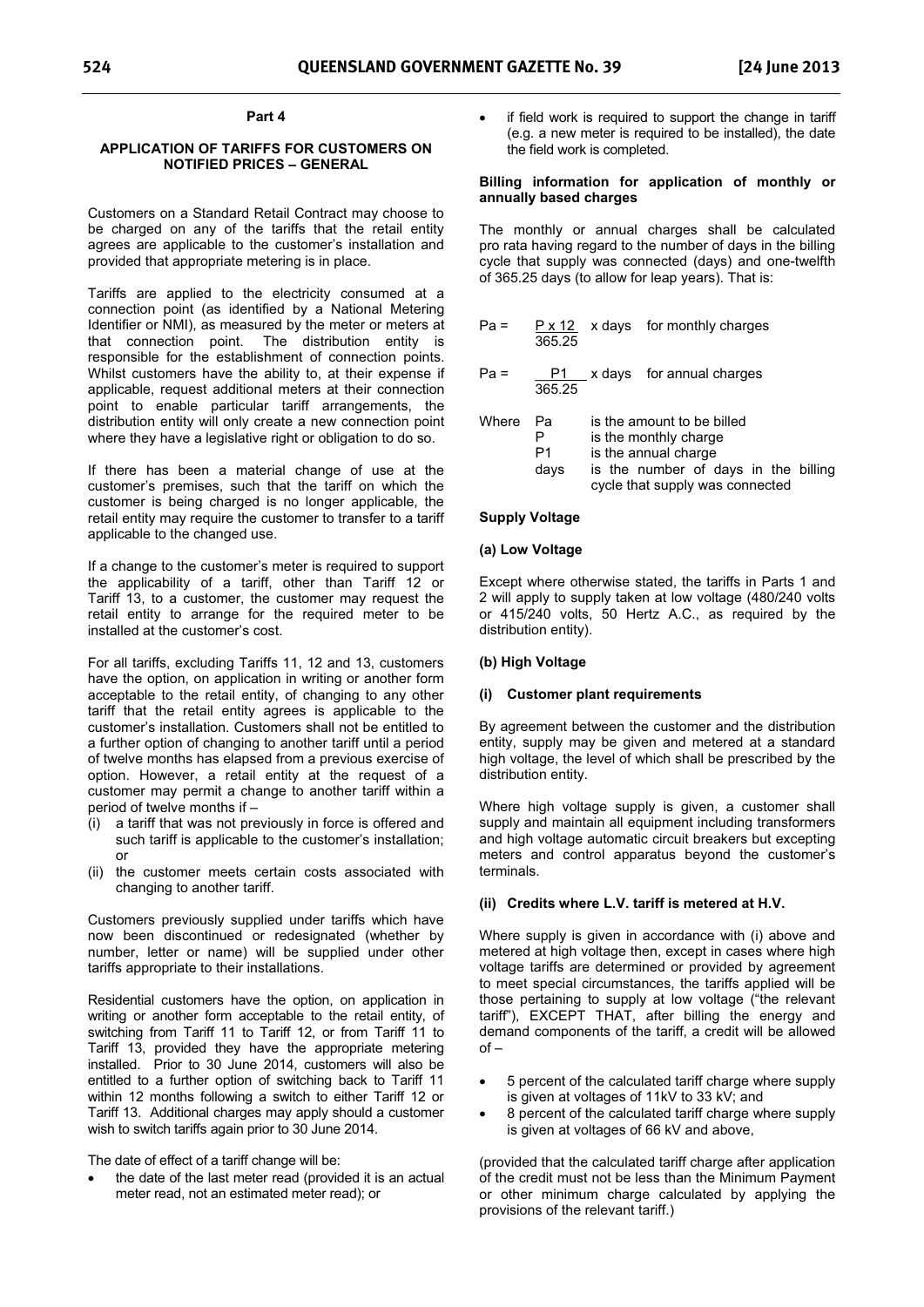#### **Card-operated Meters in Remote Communities**

If a customer is a small excluded customer for a premises (as defined in section 23 of the Electricity Act), the distribution entity may at its absolute discretion agree with:

- (a) the relevant local government authority on behalf of the customer; and
- (b) the customer's retail entity, that the electricity consumed by the customer is to be measured and charged by means of a card-operated meter.

If, immediately prior to 1 July 2007, electricity being consumed by a customer at a premises is being measured and charged by means of a card-operated meter, the electricity consumed at the premises may continue to be measured or charged by means of a cardoperated meter.

The methodology for applying the appropriate tariffs to customers subject to card-operated meters is as follows:

- (a) If electricity supplied to a residential customer is measured and charged by means of a card-operated meter:
	- (i) for Tariff 11 (Residential Lighting, Power and Continuous Water Heating), all consumption shall be charged at the 'All Consumption' rate (**26.730 cents/kWh**), plus a Service Fee of **50.219 cents** per day shall apply;
	- (ii) for Tariff 31 (Night Rate Super Economy), all consumption shall be charged at the 'All Consumption' rate (**12.370 cents/kWh**); and
	- (iii) for Tariff 33 (Controlled Supply Economy), all consumption shall be charged at the 'All Consumption' rate (**18.052 cents/kWh**).
- (b) If electricity supplied to a business customer is measured and charged by means of a card operated meter, all consumption shall be charged at the 'All Consumption' rate under Tariff 20 (General Supply) (**23.218 cents/kWh**), plus a Service Fee of **130.161 cents** per day shall apply.

#### **Other Retail Fees and Charges**

A retail entity may charge its non-market customers the following:

- (a) if, at a customer's request, the retail entity provides historical billing data which is more than two years old – a maximum of **\$30**;
- (b) retail entity's administration fee for a dishonoured payment – a maximum of **\$15**; and
- (c) financial institution fee for a dishonoured payment no more than the **fee incurred** by the retail entity.

#### **Part 5**

#### **CONCESSIONAL APPLICATIONS OF TARIFFS 11, 12 and 13 (RESIDENTIAL)**

*Tariff 11* **– Residential (Lighting, Power and Continuous Water Heating),** *Tariff 12* **– Residential (Lighting, Power and Continuous Water Heating) (Time-of-Use) and** *Tariff 13* **– Residential (Lighting, Power and Continuous Water Heating) (PeakSmart Time-of-Use) are available to customers satisfying the criteria set out in any one of A, B or C, as follows:** 

**A. Those separately metered installations where all electricity consumed is used in connection with the provision of a Meals on Wheels service or for the preparation and serving of meals to the needy and for no other purpose.** 

#### **B. Charitable residential institutions which comply with all the following requirements—**

- (a) Domestic Residential in Nature. The total installation, or that part supplied and separately metered, must be domestic residential (i.e. it must include the electricity usage of the cooking, eating, sleeping and bathing areas which are associated with the residential usage). Medical facilities, e.g. an infirmary, which are part of the complex may be included as part of the total installation; and
- (b) Charitable and Non-Profit. The organisation must be:
	- (i) a deductible gift recipient under section 30-227(2) of the *Income Tax Assessment Act 1997* to which donations of \$2.00 and upwards are tax deductible; and
	- (ii) a non-profit organisation that:
		- A. imposes no scheduled charge on the residents for the services or<br>accommodation that is provided accommodation that is provided<br>(i.e. organisations that provide  $(i.e.$  organisations emergency accommodation facilities for the needy); or
		- B. if scheduled charges are made for the services or accommodation provided, then all residents must be pensioners or, if not pensioners, persons eligible for subsidised care under the *Aged Care Act 1997* or the *National Health Act 1953*.

#### **C**. **Organisations providing support and crisis accommodation which comply with the following requirements—**

The organisation must:

- (a) meet the eligibility criteria of the Specialist Homelessness Services (formerly known as Supported Accommodation Assistance Program) administered by the State Department of Housing and Public Works and is therefore eligible to be considered for funding under this program. (Funding provided to organisations under the Specialist Homelessness Services is subject to Part 3, Sections 10 to 13 inclusive, of the *Family Services Act 1987*); and
- (b) be a deductible gift recipient under section 30-227(2) of the *Income Tax Assessment Act 1997* to which donations of \$2.00 and upwards are tax deductible.